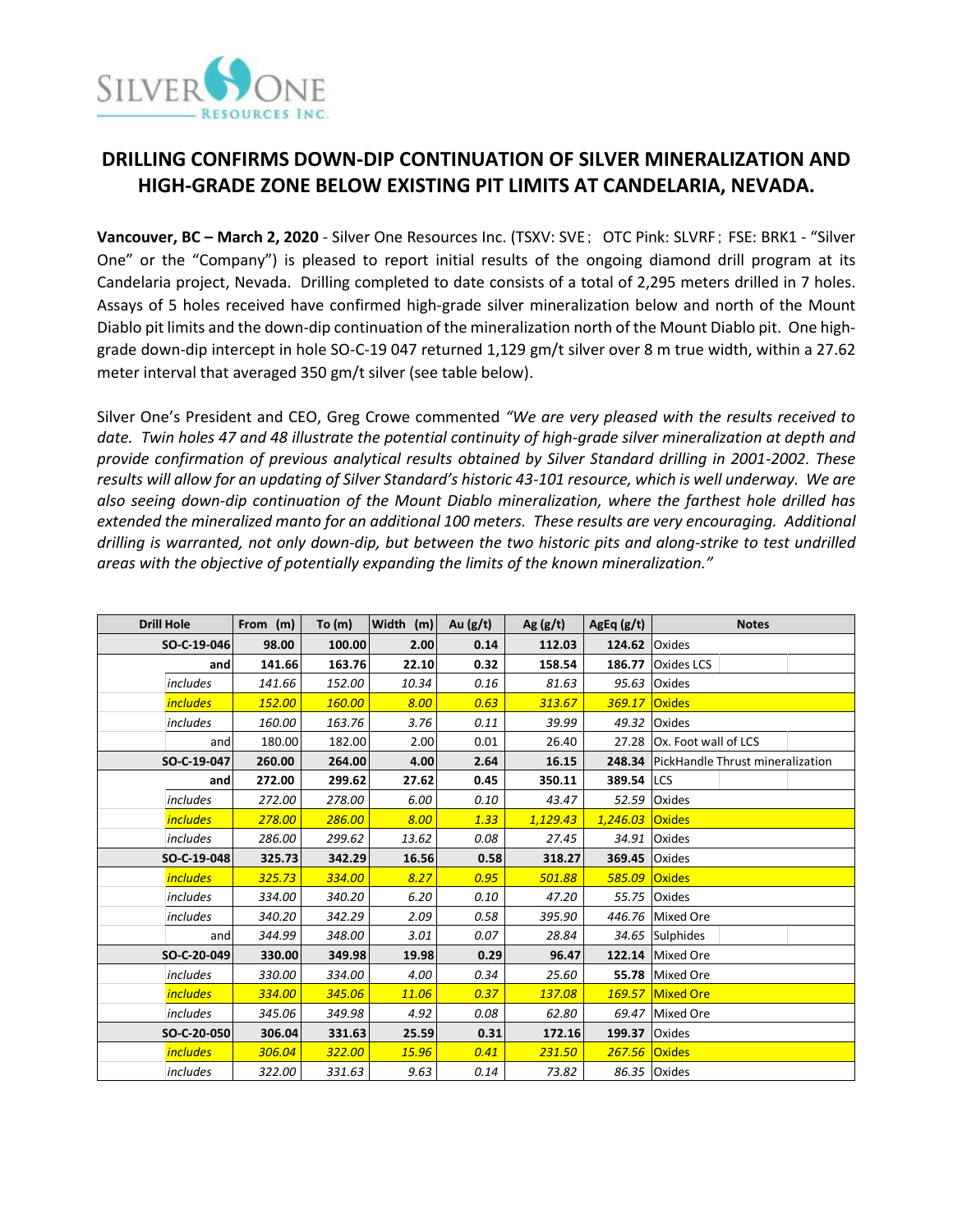

Width and grades at Mount Diablo are in line with historic results reported by Silver Standard in the areas of the Mount Diablo and Northern Belle open-pits. Average thickness of the main mineralized zone, called Lower Candelaria Shear ("LCS", ) is 22m. Orebody thicknesses hold up well down-dip, with intercepts piercing the mineralized body up to 400 meters north of the lower limit of the Mount Diablo pit (Hole 49). This lies approximately 100 meters north of the nearest historic hole. Total widths of the LCS in the 5 holes assayed vary from 16 meters to 27 meters (average 22 meters) with silver equivalent grades between 122 g/t and 389 g/t. The "LCS" includes a higher-grade core (highlighted in yellow in above table) that ranges in width from 8 meters to 16 meters, with a silver equivalent grades between 1,246 g/t and 270 g/t (see table above). The use of special muds and additives, coupled with careful, expert drilling have helped achieve excellent core recoveries of over 98%. The use of core has greatly aided our understanding of the geological and structural controls on the mineralized system, beyond what was achieved by earlier reverse-circulation drilling.



Drill hole collars are shown on the map below:

# QA/QC

The QA/QC program for the 2019-2020 drilling at Candelaria included the submission of Certified Reference Materials, blanks, core duplicate, as well as the insertion of crushed duplicates and pulp duplicates at random intervals. Certified Standards were inserted at a rate of one standard for every 20 samples (5% of total) and one blank for every 20 samples (5% of total). Core, pulp and crush duplicates combined were inserted at a rate of one duplicate per every 20 samples (5% of total). The standards used in the 2019-2020 Candelaria drilling program range in grade from 24.8 g/t Ag to 493.0 g/t Ag, and were sourced from Analytical Solutions, Ltd., in Mulmur, ON, Canada. Blanks have been sourced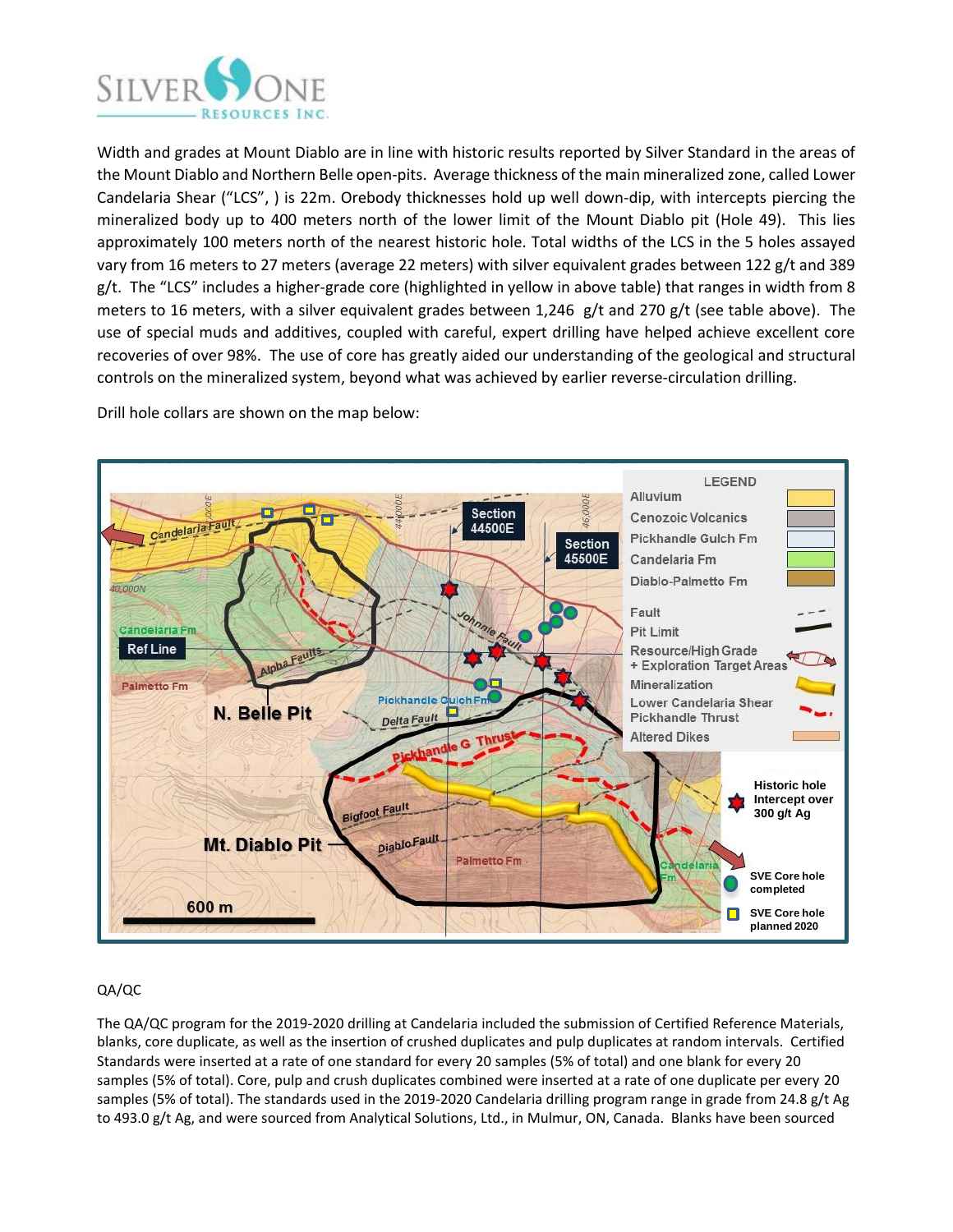

locally from barren silica and marble material. Field core duplicates were obtained from quartered core, crush and 'pulp' duplicates were taken from coarse reject material or pulverized splits respectively.

Samples were assayed by American Assay Laboratories ("AAL" in Sparks, NV, USA. (IAS accredited Laboratory, ISO/IEC 17025:2005. AAL also inserts blanks, standards and includes duplicate analyses to ensure proper sample preparation and equipment calibration.

## *Qualified Person*

The technical content of this news release has been reviewed and approved by Greg Crowe, P. Geo, President and CEO of Silver One, and a Qualified Person as defined by National Instrument 43-101.

## *About Silver One*

Silver One is focused on the exploration and development of quality silver projects. The Company holds an option to acquire a 100%-interest in its flagship project, the past-producing Candelaria Mine located in Nevada. Potential reprocessing of silver from the historic leach pads at Candelaria provides an opportunity for possible near-term production. Additional opportunities lie in previously identified high-grade silver intercepts down-dip and potentially increasing the substantive silver mineralization along-strike from the two past-producing open pits.

The Company has staked 636 lode claims and entered into a Lease/Purchase Agreement to acquire five patented claims on its Cherokee project located in Lincoln County, Nevada, host to multiple silver-copper-gold vein systems, traced to date for over 11 km along-strike.

An option agreement has been entered into by Silver One to acquire a 100% interest in the Phoenix Silver property. The Phoenix Silver property is a very high-grade silver opportunity, located in Gila County, Arizona

In addition, the Company also holds a 100% interest in three significant silver assets located in Mexico – Peñasco Quemado, Sonora; La Frazada, Nayarit; and Pluton, Durango, acquired from First Mining Gold, one of the Company's largest shareholders.

### **For more information, please contact:**

Silver One Resources Inc. Gary Lindsey - VP, Investor Relations Phone: 604-974‐5274 Email: [gary@strata-star.com](mailto:gary@strata-star.com)